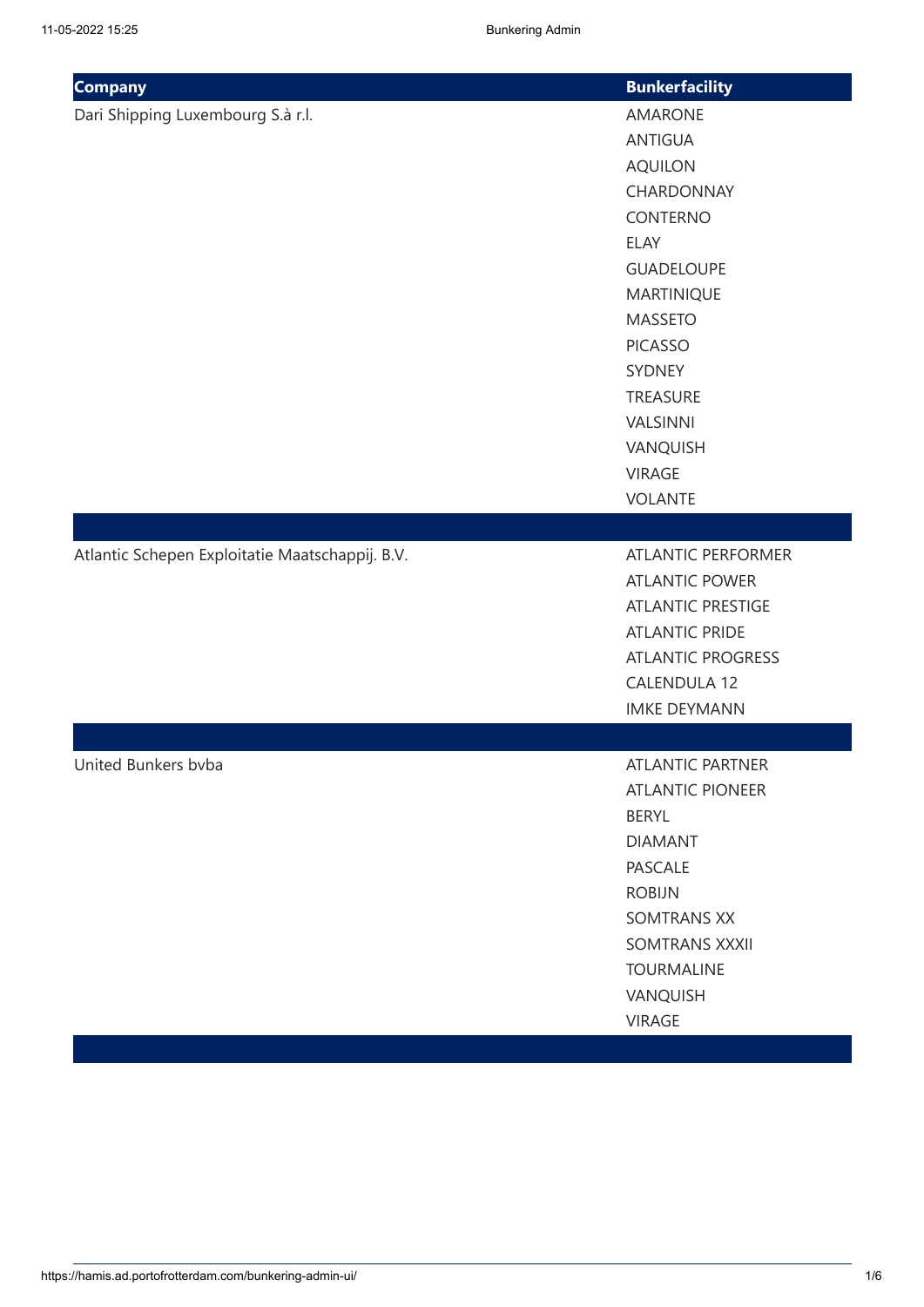| <b>Company</b>                       | <b>Bunkerfacility</b>     |
|--------------------------------------|---------------------------|
| <b>Victrol Chartering</b>            | ANTWERP                   |
|                                      | <b>AQUARHENI</b>          |
|                                      | <b>BARCELONA</b>          |
|                                      | <b>CHARIS</b>             |
|                                      | <b>CYRANO</b>             |
|                                      | <b>FLEUR</b>              |
|                                      | <b>FLORIDA</b>            |
|                                      | <b>INTERMEZZO</b>         |
|                                      | LEVI                      |
|                                      | <b>MANTYRANO</b>          |
|                                      | <b>NAVIRA</b>             |
|                                      | <b>NAVIS</b>              |
|                                      | <b>PHILOS</b>             |
|                                      | <b>VERANO</b>             |
|                                      |                           |
| Posttrans bv                         | <b>ATLANTIC PARTNER</b>   |
|                                      | <b>ATLANTIC PERFORMER</b> |
|                                      | <b>ATLANTIC POWER</b>     |
|                                      | <b>ATLANTIC PRESTIGE</b>  |
|                                      | <b>ATLANTIC PRIDE</b>     |
|                                      | <b>ATLANTIC PROGRESS</b>  |
|                                      | <b>CALENDULA 12</b>       |
|                                      | <b>IMKE DEYMANN</b>       |
|                                      |                           |
| Malmy Shipping & Services S. à r. l. | <b>CHOPIN</b>             |
|                                      | <b>MONTEVERDI</b>         |
|                                      | <b>MOZART</b>             |
|                                      | <b>PAGANINI</b>           |
|                                      | <b>ROSSINI</b>            |
|                                      | <b>STRAUSS</b>            |
|                                      | STRAVINSKY                |
|                                      | <b>VIVALDI</b>            |
|                                      | WAGNER                    |
|                                      |                           |
| Belgian Trading and Bunkering        | <b>ANTVERPIA</b>          |
|                                      | CHARLES-D                 |
|                                      | <b>SINJOOR</b>            |
|                                      |                           |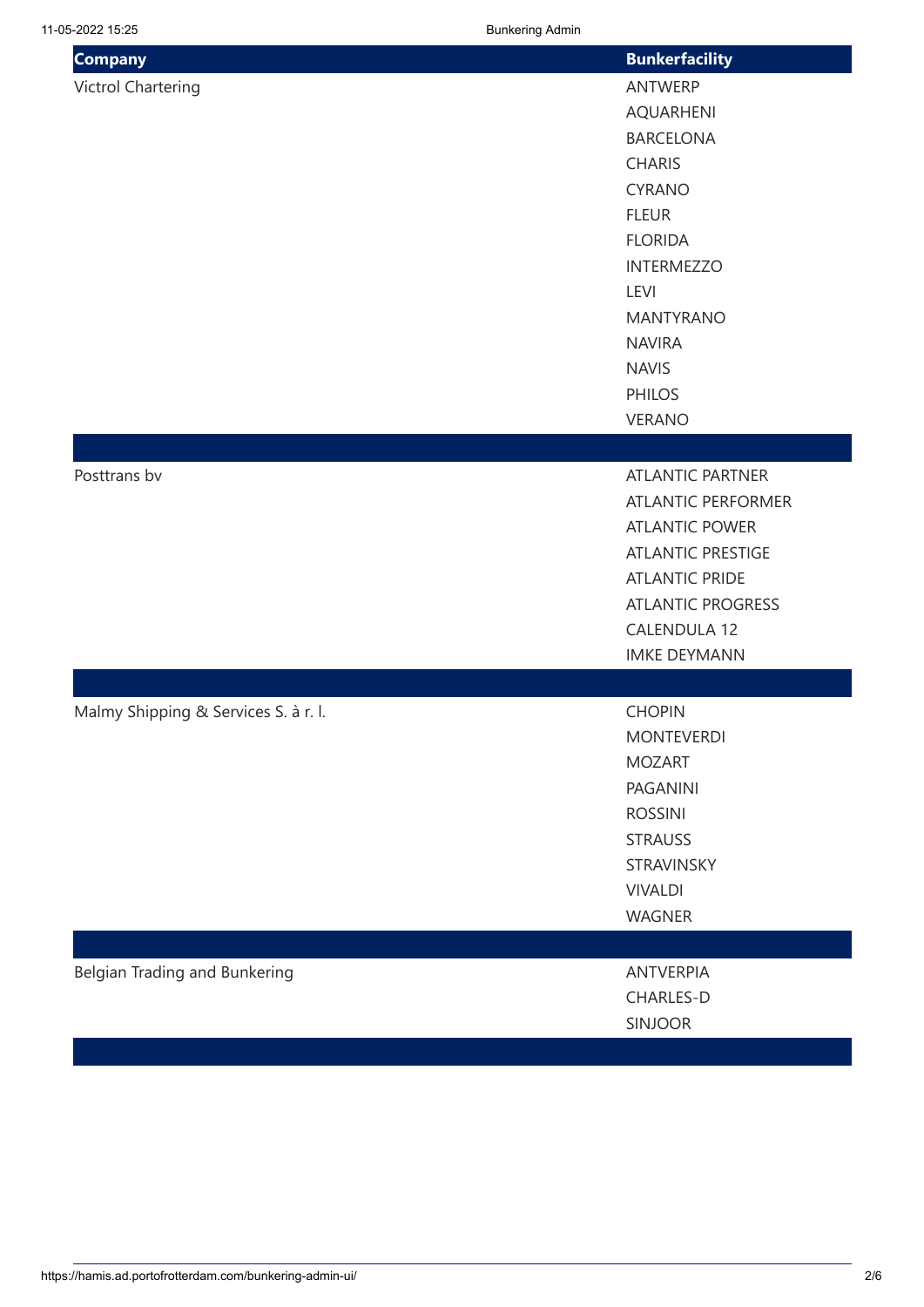| <b>Company</b>                | <b>Bunkerfacility</b> |
|-------------------------------|-----------------------|
| Verenigde Tankrederij B.V.    | ANGELIQUE             |
|                               | CALIFORNIA            |
|                               | VEENINGEN             |
|                               | <b>VEERE</b>          |
|                               | <b>VENETIE</b>        |
|                               | <b>VIRGINIA</b>       |
|                               | VLAARDINGEN           |
|                               | <b>VLAKE</b>          |
|                               | VLISSINGEN            |
|                               | VOERENDAAL            |
|                               | VORSTENBOSCH          |
|                               |                       |
| Naval Inland Navigation B.V.  | <b>ALADIN</b>         |
|                               | AMELIE 1              |
|                               | <b>AMELIE 2</b>       |
|                               | COMPANY               |
|                               | <b>EQUITY</b>         |
|                               | <b>FINITOR</b>        |
|                               | <b>HALDIS</b>         |
|                               | <b>IMMUNITY</b>       |
|                               | <b>INVENTORY</b>      |
|                               | <b>OXANA</b>          |
|                               | <b>PUCCINI</b>        |
|                               | <b>PURITY</b>         |
|                               | SOVEREIGN<br>SYNERGY  |
|                               | <b>TURQUOISE</b>      |
|                               |                       |
|                               | <b>AMULET</b>         |
| Amulet Maritime Services B.V. | <b>DEJA</b>           |
|                               | <b>DENEB</b>          |
|                               | <b>JADE</b>           |
|                               | <b>LOTUS</b>          |
|                               | TALISMAN              |
|                               |                       |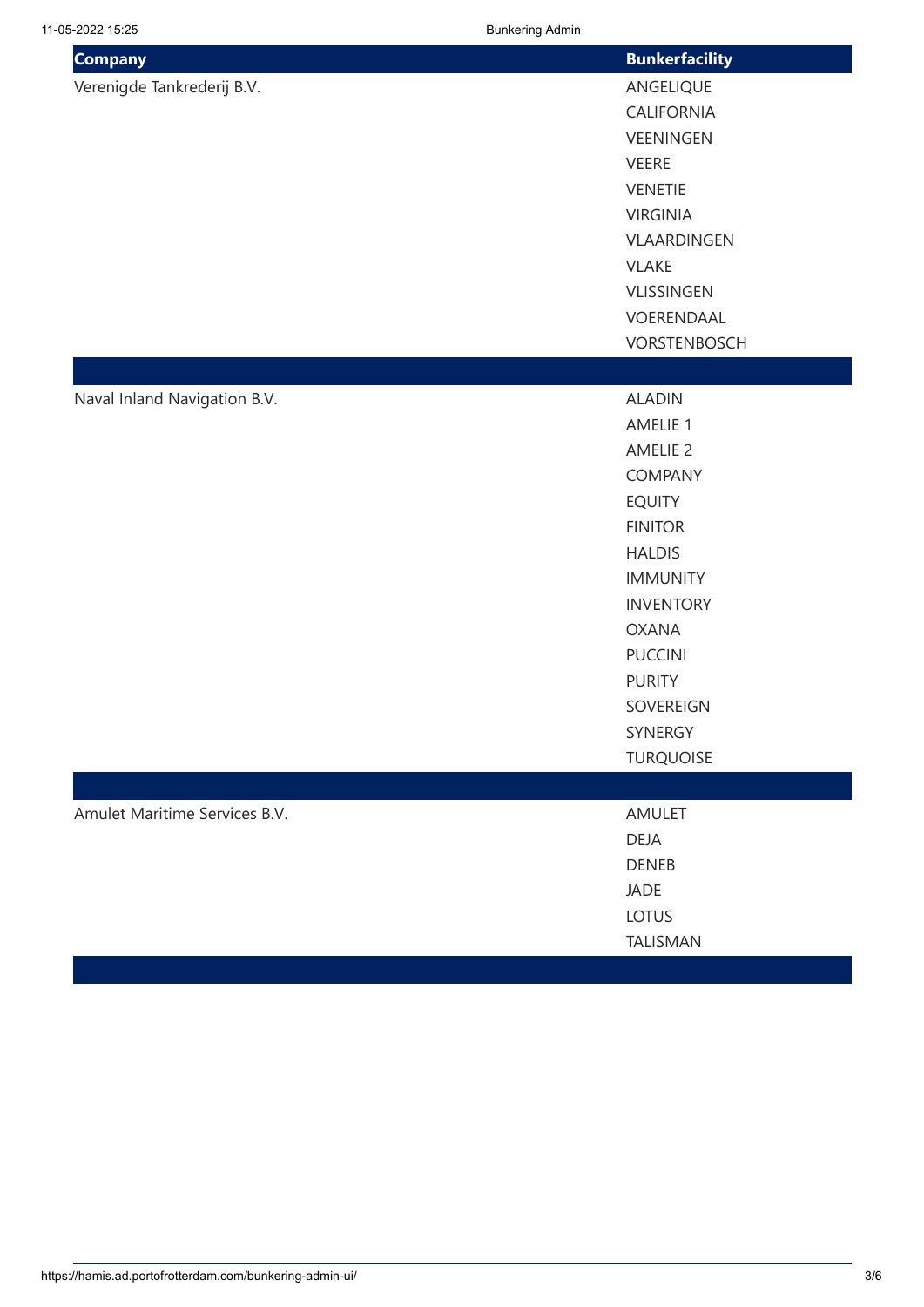| <b>Company</b>                            | <b>Bunkerfacility</b>    |
|-------------------------------------------|--------------------------|
| Unibarge                                  | AMISTADE                 |
|                                           | <b>ATLANTIC PROGRESS</b> |
|                                           | <b>HOUSTON</b>           |
|                                           | <b>JOWI</b>              |
|                                           | MAXINE DEYMANN           |
|                                           | <b>MIDWAY</b>            |
|                                           | <b>NJORD</b>             |
|                                           | PANAMAX                  |
|                                           | <b>PROMOTION</b>         |
|                                           | QUEBEC                   |
|                                           | VALENCIA                 |
|                                           | VANQUISH                 |
|                                           | <b>VIRAGE</b>            |
|                                           | <b>VIRAYA</b>            |
|                                           | <b>VOLANTE</b>           |
|                                           | <b>VOLTERRA</b>          |
|                                           |                          |
| Golden Arrow Olieproducten Amsterdam B.V. | <b>DUIKIE</b>            |
|                                           | <b>MAXIMA</b>            |
|                                           | <b>NANCY</b>             |
|                                           | <b>NOORDSTER</b>         |
|                                           | VANTAGE                  |
|                                           |                          |
| RTR Barging B.V.                          | AIMEE                    |
|                                           | <b>ALEXIA</b>            |
|                                           | <b>AMPHIRO</b>           |
|                                           | ANNA                     |
|                                           | ARGONON                  |
|                                           | COLORADO                 |
|                                           | CONQUEST                 |
|                                           | <b>ELIANE</b>            |
|                                           | <b>EMMA</b>              |
|                                           | <b>ISABELLA</b>          |
|                                           | <b>LUANA</b>             |
|                                           | MABEL                    |
|                                           | MALIA                    |
|                                           | <b>MAXIMA</b>            |
|                                           | <b>MONTANA</b>           |
|                                           | NEW JERSEY               |
|                                           | <b>NOORDPARK</b>         |
|                                           | <b>RICKY JANE</b>        |
|                                           | SONORA                   |
|                                           | <b>TEXAS</b>             |
|                                           | ZEELAND                  |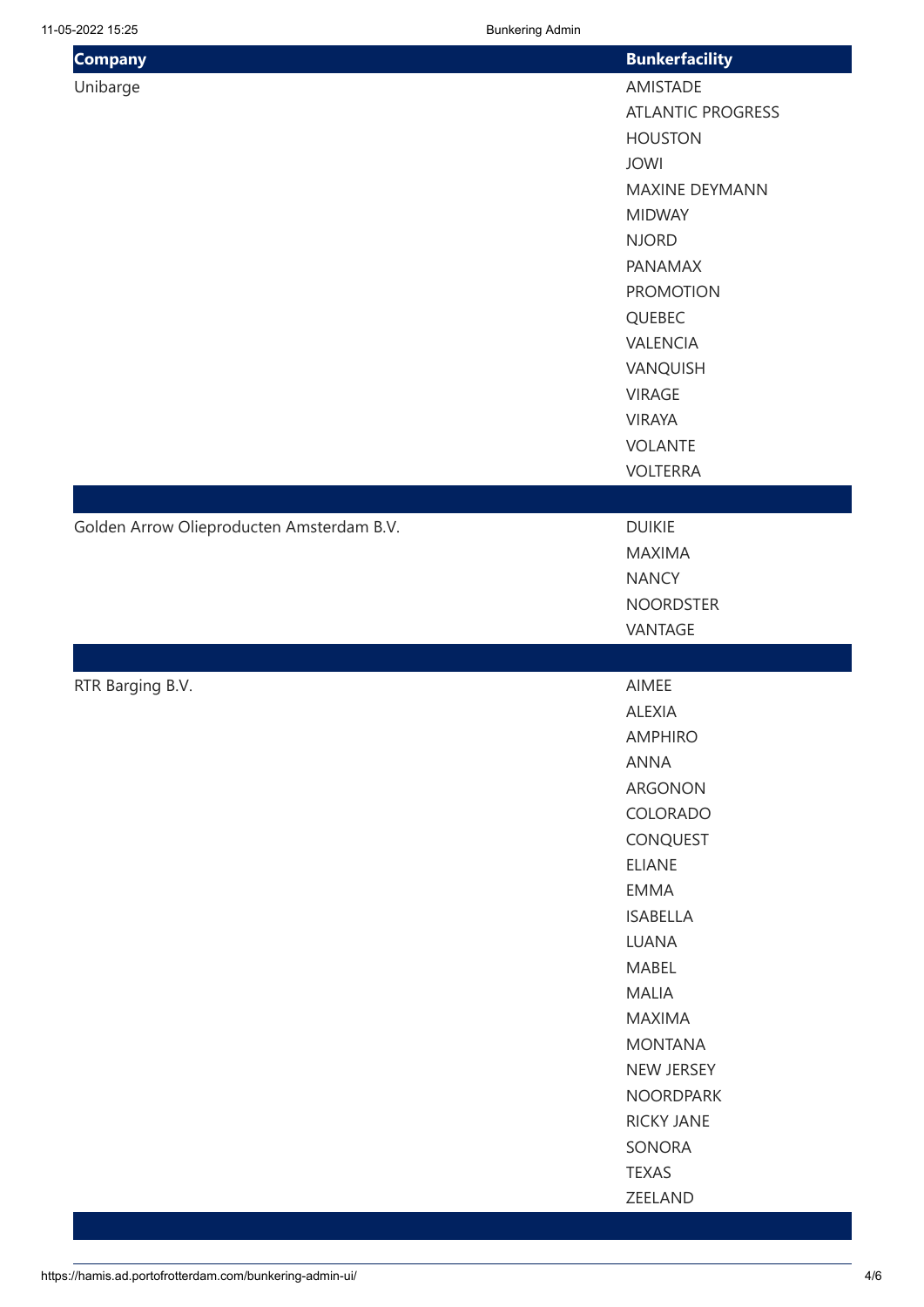| <b>Company</b>                                             | <b>Bunkerfacility</b> |
|------------------------------------------------------------|-----------------------|
| <b>Dutch Barging Services</b>                              | <b>HYDRUS</b>         |
|                                                            |                       |
| Minerva NWE                                                | <b>QUADRANS 1</b>     |
|                                                            | <b>QUADRANS II</b>    |
|                                                            | <b>WILLEM SR</b>      |
|                                                            |                       |
| V-Chartering                                               | <b>BREITLING</b>      |
|                                                            |                       |
| A & K Kooren                                               | <b>TITAN</b>          |
|                                                            |                       |
| Anaco bv                                                   | <b>BELLATOR</b>       |
|                                                            |                       |
| Elveba bunkering n.v.                                      | <b>PASCALE</b>        |
|                                                            |                       |
| A. Nobel en Zn.                                            | <b>AART SR</b>        |
|                                                            | MOBILSERVICE 39       |
|                                                            |                       |
| Varo Energy Inland Bunkerservice bv                        | <b>BERNISSEPLUS</b>   |
|                                                            | <b>DRECHTPLUS</b>     |
|                                                            | <b>EILTANK 84</b>     |
|                                                            | <b>HEIDE</b>          |
|                                                            | <b>KILPLUS</b>        |
|                                                            | <b>MAASPLUS</b>       |
|                                                            | <b>NOORDPLUS</b>      |
|                                                            | <b>RIJNPLUS</b>       |
|                                                            | <b>SCHEURPLUS</b>     |
|                                                            | <b>SCHIEPLUS</b>      |
|                                                            | SPAARNEPLUS           |
|                                                            |                       |
| GoodFuels b.v.                                             | <b>ANTIBES</b>        |
|                                                            | LAURENTIEN            |
|                                                            | <b>MARIA DEYMANN</b>  |
|                                                            |                       |
| Jer Barging                                                | BERINGZEE             |
|                                                            |                       |
| Verenigde Internationale Olie Transporteurs (Vinotra) b.v. | <b>BRILJANT</b>       |
|                                                            | <b>CITRINE</b>        |
|                                                            | <b>ONYX</b>           |
|                                                            | <b>TANZANITE</b>      |
|                                                            | <b>TOPAZ</b>          |
|                                                            | <b>VINOTRA 10</b>     |
|                                                            |                       |
| SBH Heijmen Rotterdam B.V.                                 | SBH <sub>1</sub>      |
|                                                            | SBH <sub>2</sub>      |